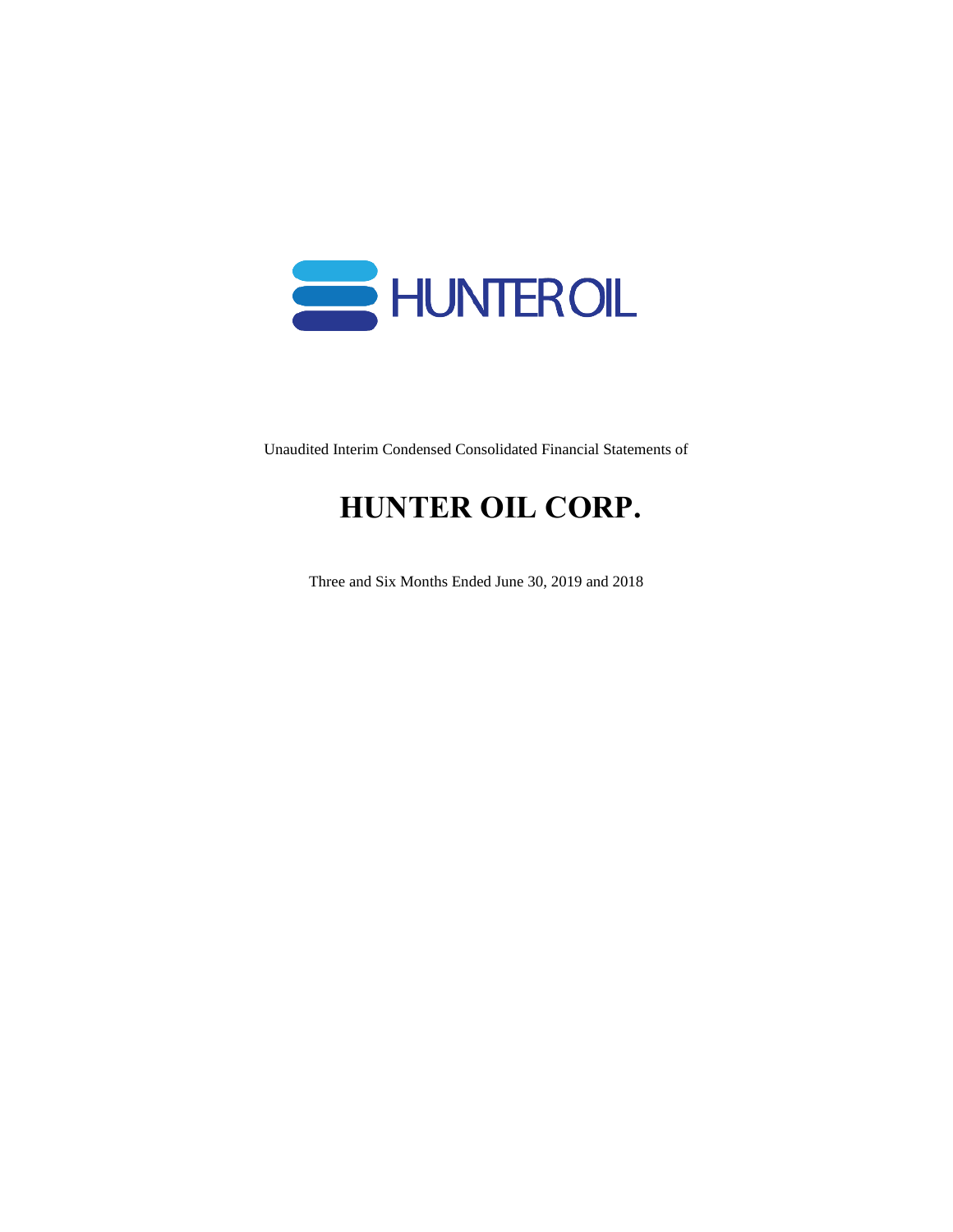#### NOTICE OF NO AUDITOR REVIEW OF INTERIM FINANCIAL STATEMENTS

Under National Instrument 51-102, Part 4, subsection 4.3 (3) (a), if an auditor has not performed a review of the interim financial statements, they must be accompanied by a notice indicating that the financial statements have not been reviewed by an auditor.

The accompanying unaudited interim consolidated condensed financial statements of the Company have been prepared by management and approved by the Board of Directors of the Company.

The Company's independent auditor has not performed a review of these unaudited interim condensed consolidated financial statements in accordance with standards established by the Chartered Professional Accountants of Canada for a review of interim financial statements by an entity's auditor.

August 21, 2019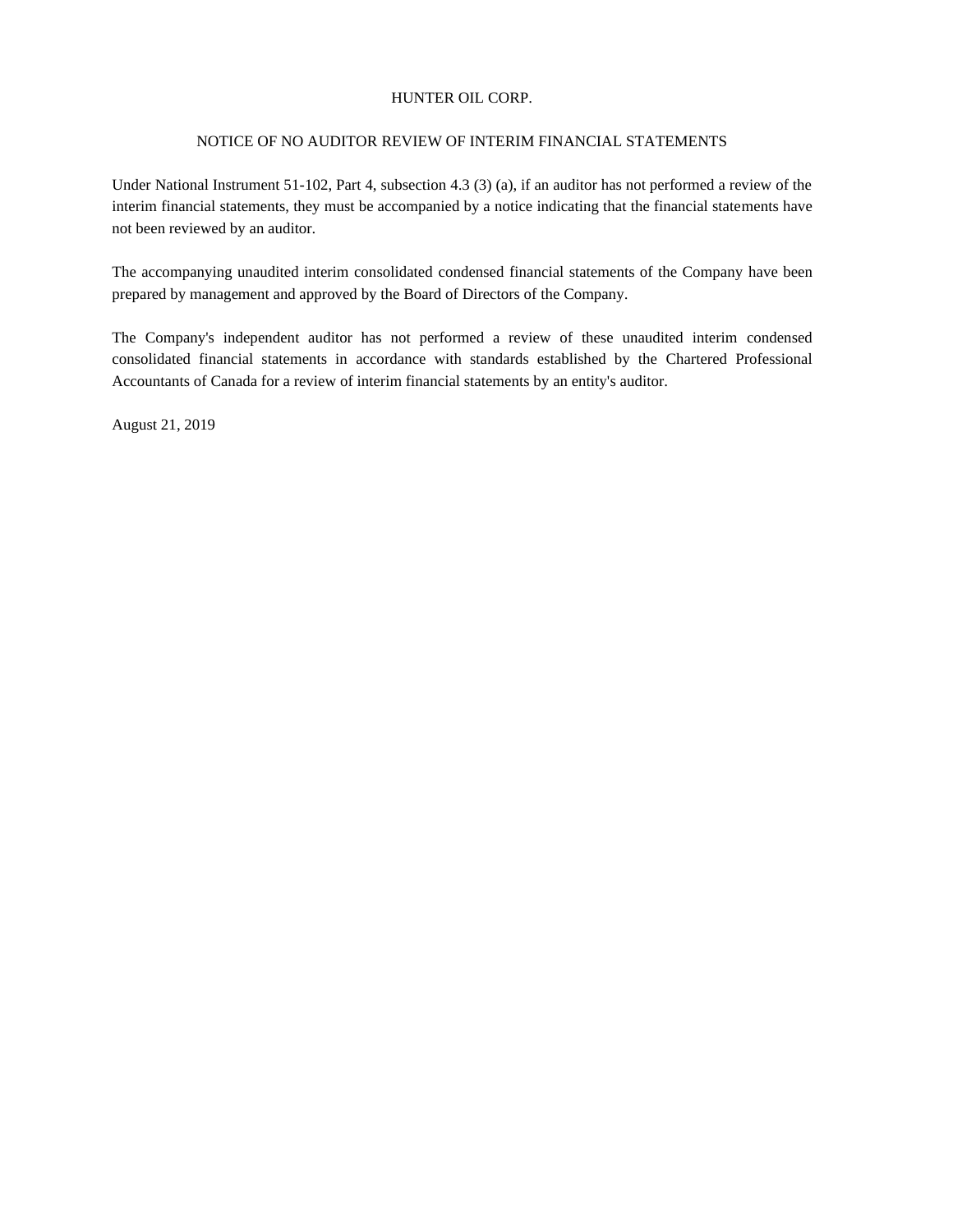Condensed Consolidated Balance Sheets (Unaudited) (all amounts expressed in thousands of US dollars)

|                                            |                | As of June 30, |                   | As of December 31, |            |  |
|--------------------------------------------|----------------|----------------|-------------------|--------------------|------------|--|
|                                            | <b>Notes</b>   |                | $\overline{2019}$ |                    | 2018       |  |
| Assets                                     |                |                |                   |                    |            |  |
| Current assets                             |                |                |                   |                    |            |  |
| Cash                                       |                | \$             | 1,391             | \$                 | 1,717      |  |
| Receivables                                | 5              |                | 7                 |                    | 27         |  |
| Prepaid expenses and other deposits        |                |                | 10                |                    | 33         |  |
| Total current assets                       |                |                | 1,408             |                    | 1,777      |  |
| Non-current assets                         |                |                |                   |                    |            |  |
| Other long-term assets                     | 6              |                | 130               |                    | 130        |  |
| Restricted cash                            | $\overline{4}$ |                | 25                |                    | 25         |  |
| Total non-current assets                   |                |                | 155               |                    | 155        |  |
| <b>Total Assets</b>                        |                | \$             | 1,563             | \$                 | 1,932      |  |
| Liabilities and Shareholders' Equity       |                |                |                   |                    |            |  |
| <b>Current liabilities</b>                 |                |                |                   |                    |            |  |
| Accounts payable                           |                | \$             | 68                | \$                 | 103        |  |
| Accrued liabilities                        | $\overline{7}$ |                | 58                |                    | 59         |  |
| Total current liabilities                  |                |                | 126               |                    | 162        |  |
| <b>Total liabilities</b>                   |                |                | 126               |                    | 162        |  |
| Shareholders' equity                       |                |                |                   |                    |            |  |
| Share capital                              | $\,8\,$        |                | 111,816           |                    | 111,816    |  |
| Contributed surplus                        |                |                | 9,507             |                    | 9,507      |  |
| Accumulated deficit                        |                |                | (119, 886)        |                    | (119, 553) |  |
| Total shareholders' equity                 |                |                | 1,437             |                    | 1,770      |  |
| Total Liabilities and Shareholders' Equity |                | \$             | 1,563             | \$                 | 1,932      |  |

Going Concern (See Note 2)

Approved by the Board of Directors:

/s/ *Srinivas Polishetty /s/ Andrew Hromyk* Director

Srinivas Polishetty<br>Director Andrew Hromyk<br>Director Director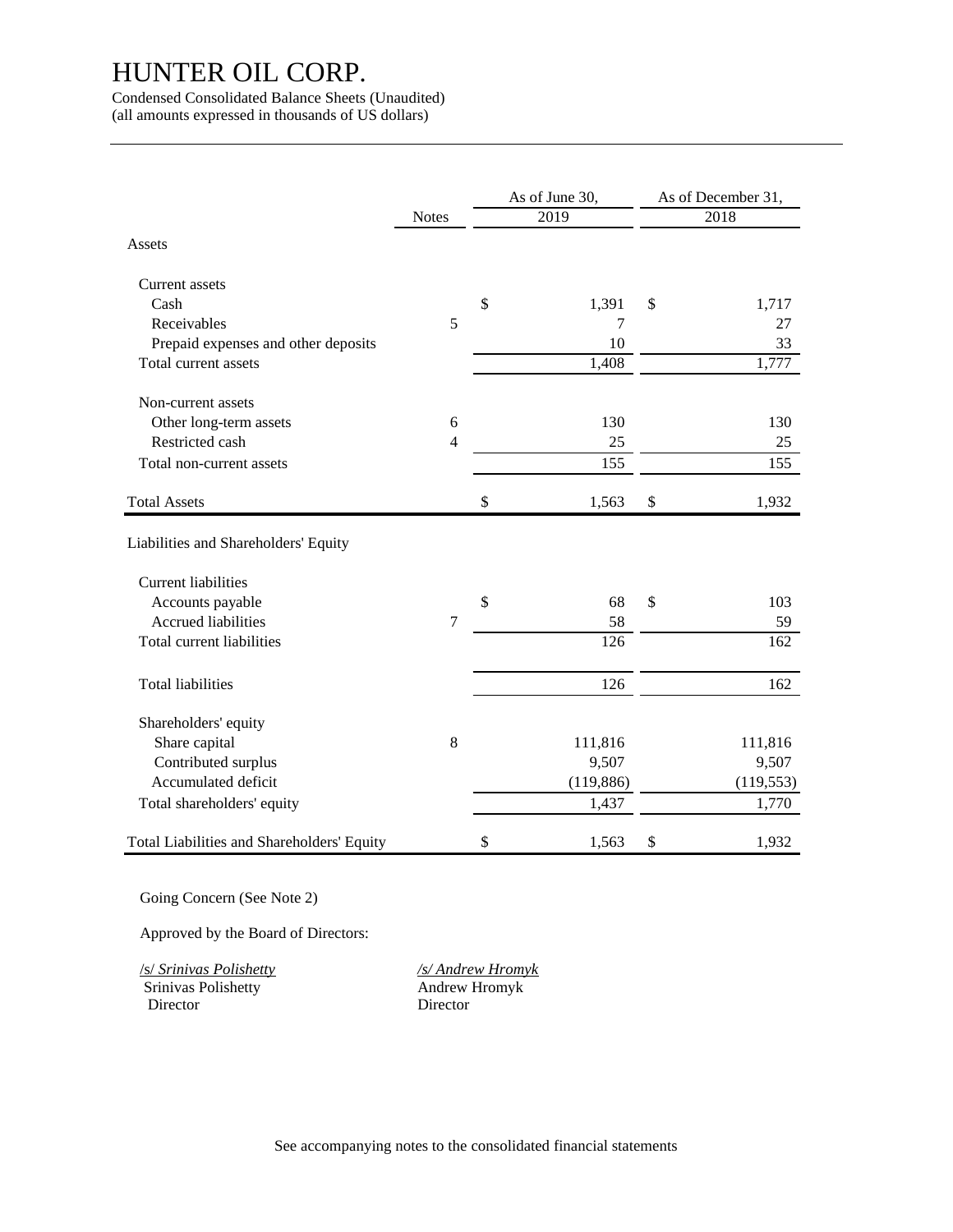Condensed Consolidated Statements of Comprehensive Loss (Unaudited) (all amounts expressed in thousands of US dollars)

|                                                                                                                                 |              |    | Three Months Ended<br>June 30, |                                  | <b>Six Months Ended</b>          | June 30, |                                |
|---------------------------------------------------------------------------------------------------------------------------------|--------------|----|--------------------------------|----------------------------------|----------------------------------|----------|--------------------------------|
|                                                                                                                                 | <b>Notes</b> |    | 2019                           | 2018                             | 2019                             |          | 2018                           |
| Expenses<br>General and administrative<br>Management fees and consulting<br>Stock-based compensation<br>Foreign currency gain   | 12           |    | 27<br>98<br>(40)<br>85         | 197<br>78<br>31<br>(2)<br>304    | \$<br>152<br>200<br>(40)<br>312  | \$       | 314<br>156<br>31<br>(2)<br>499 |
| Total expenses<br>Net loss from continuing operations                                                                           |              |    | (85)                           | (304)                            | (312)                            |          | (499)                          |
| Discontinued Operations                                                                                                         | 11           |    | 19                             | (1,449)                          | (21)                             |          | (1,962)                        |
| Net loss and comprehensive loss for the year                                                                                    |              | \$ | (66)                           | \$<br>(1,753)                    | \$<br>(333)                      | \$       | (2,461)                        |
| Loss per share continuing operations - basic and diluted<br>Loss per share discontinued operations - basic and diluted<br>Total |              | \$ | (0.01)<br>0.00<br>(0.01)       | \$<br>(0.02)<br>(0.11)<br>(0.13) | \$<br>(0.02)<br>(0.00)<br>(0.02) | \$       | (0.05)<br>(0.17)<br>(0.22)     |
| Weighted average number of shares outstanding                                                                                   |              |    | 13,260,871                     | 13,070,871                       | 13,260,871                       |          | 11,081,921                     |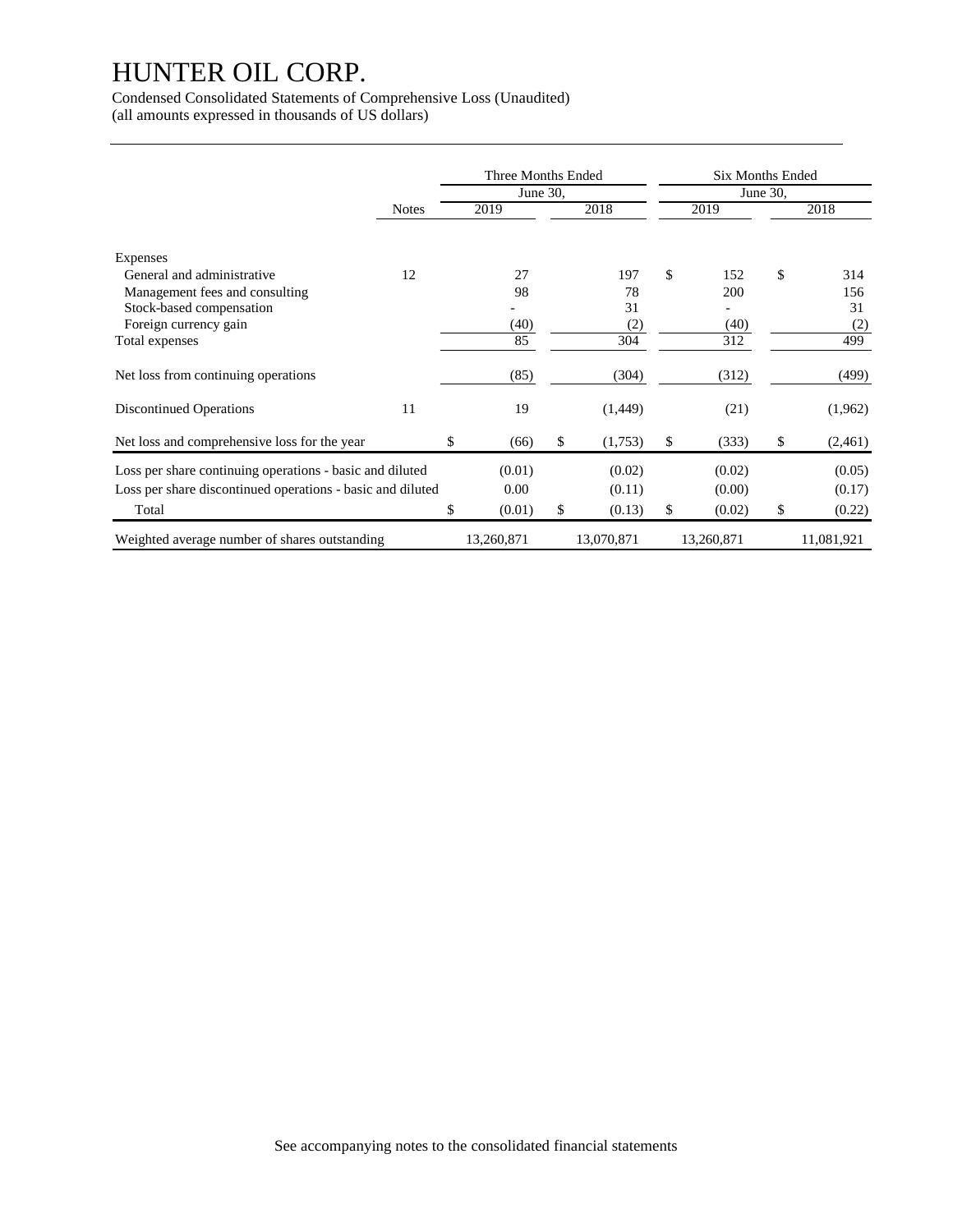Condensed Consolidated Statements of Shareholders' Equity (Unaudited) (all amounts expressed in thousands of US dollars)

|                                                       | Number of Common Shares<br>June 30, |            |    | June 30,   |    |            |  |
|-------------------------------------------------------|-------------------------------------|------------|----|------------|----|------------|--|
|                                                       | 2019                                | 2018       |    | 2019       |    | 2018       |  |
| <b>Total Shareholders' Equity, beginning balances</b> |                                     |            | \$ | 1,770      | \$ | 22,113     |  |
| <b>Equity Instruments (Common Shares)</b>             |                                     |            |    |            |    |            |  |
| Balance, January 1                                    | 13,260,871                          | 8,070,871  |    | 111,816    |    | 126,626    |  |
| Issued stock, no par value                            |                                     | 5,000,000  |    |            |    | 1,540      |  |
| Return of capital                                     |                                     |            |    |            |    |            |  |
| Balance, June 30                                      | 13,260,871                          | 13,070,871 |    | 111,816    |    | 128,166    |  |
| <b>Contributed Surplus</b>                            |                                     |            |    |            |    |            |  |
| Balance, January 1                                    |                                     |            |    | 9,507      |    | 9,256      |  |
| Fair value of stock option grants                     |                                     |            |    |            |    | 31         |  |
| Balance, June 30                                      |                                     |            |    | 9,507      |    | 9,287      |  |
| <b>Accumulated Deficit</b>                            |                                     |            |    |            |    |            |  |
| Balance, January 1                                    |                                     |            |    | (119, 553) |    | (113,769)  |  |
| Net loss                                              |                                     |            |    | (333)      |    | (2,461)    |  |
| Balance, June 30                                      |                                     |            |    | (119, 886) |    | (116, 230) |  |
| <b>Total Shareholders' Equity, ending balances</b>    |                                     |            | \$ | 1,437      | \$ | 21,223     |  |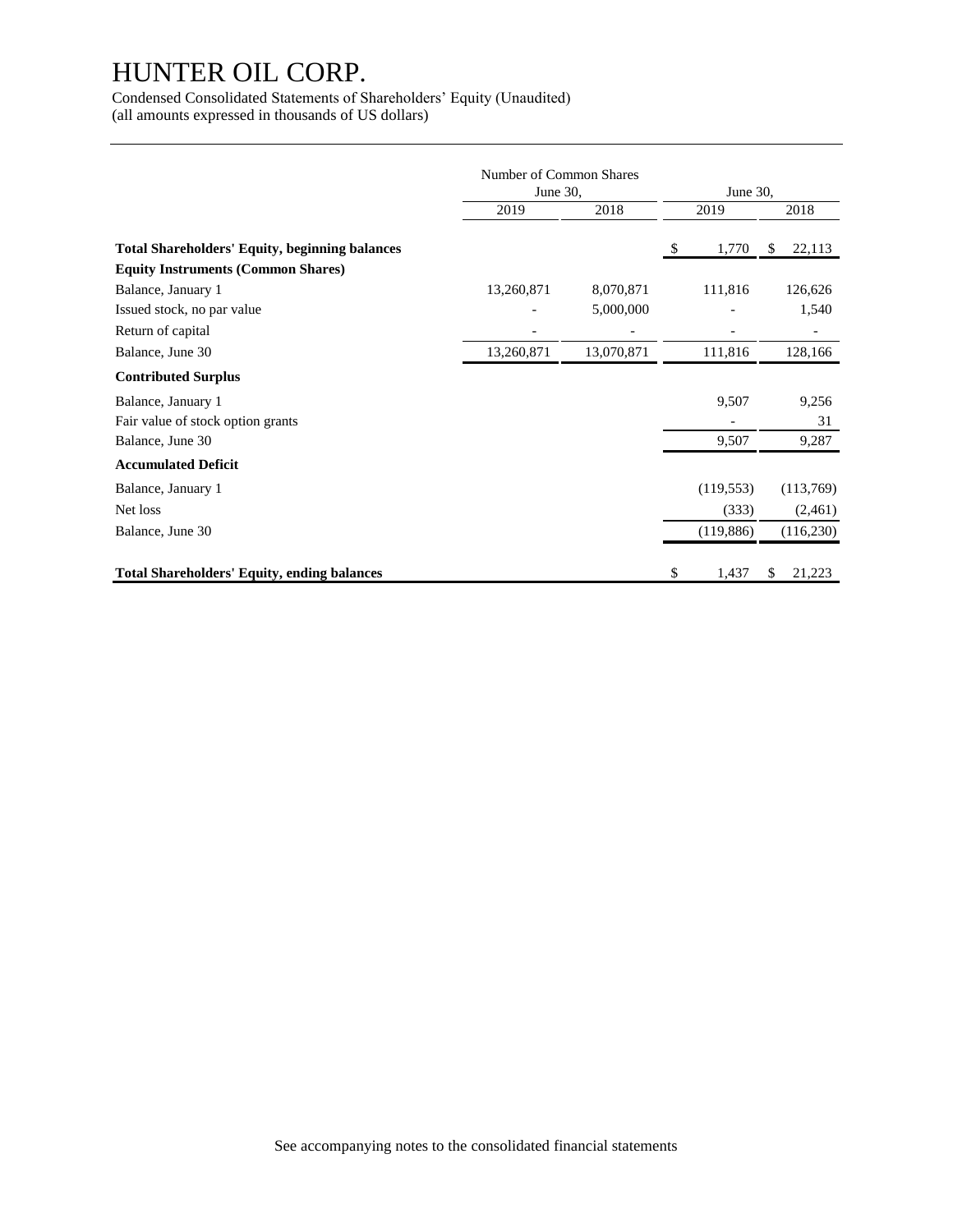Condensed Consolidated Statements of Cash Flows (Unaudited) (all amounts expressed in thousands of US dollars)

|                                                                           | <b>Six Months Ended</b><br>June 30, |       |    |          |  |  |  |
|---------------------------------------------------------------------------|-------------------------------------|-------|----|----------|--|--|--|
|                                                                           |                                     | 2019  |    | 2018     |  |  |  |
| Cash provided by (used in):                                               |                                     |       |    |          |  |  |  |
| Operating activities                                                      |                                     |       |    |          |  |  |  |
| Net loss for the period from continuing operations                        | \$                                  | (312) | \$ | (499)    |  |  |  |
| Add (deduct) non-cash items:                                              |                                     |       |    |          |  |  |  |
| Changes in working capital (Note 15)                                      |                                     | 7     |    | 288      |  |  |  |
| Cash provided (used) in operations - continuing operations                |                                     | (305) |    | (211)    |  |  |  |
| Cash (used) in operations - discontinued operations                       |                                     | (21)  |    | (1, 334) |  |  |  |
|                                                                           |                                     | (326) |    | (1, 545) |  |  |  |
| Investing activities                                                      |                                     |       |    |          |  |  |  |
| Cash provided by (used in) investing activities - continuing operations   |                                     |       |    |          |  |  |  |
| Cash provided by (used in) investing activities - discontinued operations |                                     |       |    | (4)      |  |  |  |
|                                                                           |                                     |       |    | (4)      |  |  |  |
| Financing activities                                                      |                                     |       |    |          |  |  |  |
| Proceeds from private placement funding                                   |                                     |       |    | 1,540    |  |  |  |
| Cash provided by financing activities - continuing operations             |                                     |       |    | 1,540    |  |  |  |
| Cash provided by financing activities - discontinued operations           |                                     |       |    |          |  |  |  |
|                                                                           |                                     |       |    | 1,540    |  |  |  |
| Change in cash and cash equivalents                                       |                                     | (326) |    | (9)      |  |  |  |
| Cash and cash equivalents, beginning                                      |                                     | 1,717 |    | 75       |  |  |  |
|                                                                           |                                     |       |    |          |  |  |  |
| Cash and cash equivalents, ending                                         | \$                                  | 1,391 | \$ | 66       |  |  |  |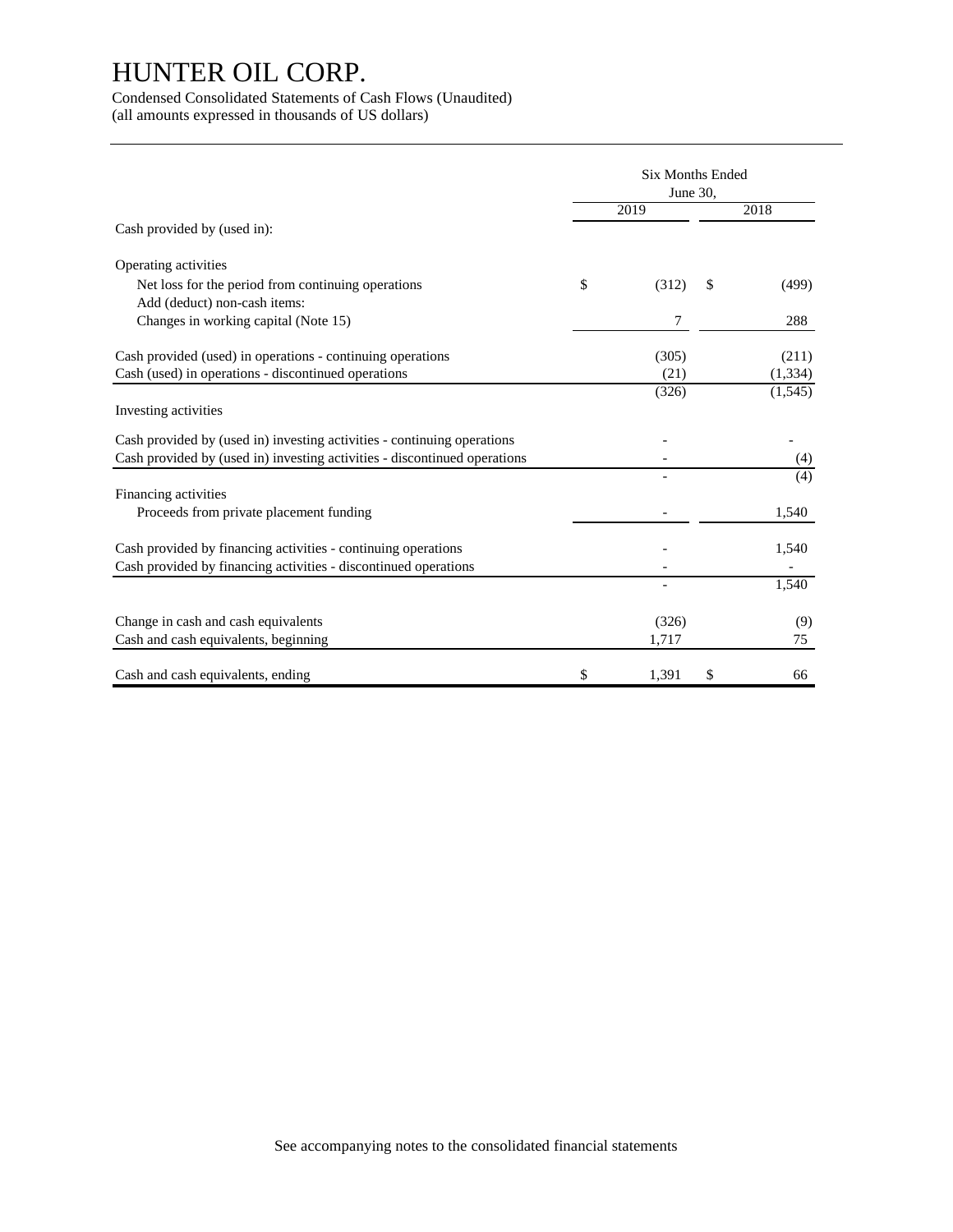Notes to Unaudited Interim Condensed Consolidated Financial Statements (All amounts in thousands of US dollars unless otherwise indicated)

Three and Six Months Ended June 30, 2019 and 2018

#### **1. Reporting Entity and Description of Business**

Hunter Oil Corp. (the "Company") is incorporated in British Columbia, Canada and is engaged in the business of acquiring and developing crude oil and natural gas properties. On August 31, 2018, the Company disposed all of its operations in oil and gas production (Note 11). The Company is currently evaluating potential interests in oil and gas properties and other business opportunities in the oil and gas industry.

Common shares of the Company are listed on the TSX Venture Exchange ("TSX-V") under the symbol "HOC" and quoted on the OTC Markets Group ("OTCQB") under the symbol "HOILF". The Company's head office and registered and records office is located at Suite 940, 1040 West Georgia Street, Vancouver, British Columbia, V6E 4H1 Canada.

#### **2. Liquidity and Continuance of Operations**

These unaudited interim consolidated financial statements are prepared on the basis that the Company will continue to operate as a going concern, which assumes that the Company will be able to realize its assets and discharge its liabilities in the normal course of business for the twelve-month period following the date of these consolidated financial statements. The Company has working capital of \$1.28 million as at June 30, 2019.

Although the Company has no current operations nor operating remaining assets, other than cash, the board of directors is actively seeking a transaction(s) whereby it will continue as a going concern. The proposed business of the Company involves a high degree of risk and there is no assurance that the Company will identify an appropriate business for acquisition or investment, and even if so identified, it may not be able to finance such an acquisition or investment within the requisite period. Additional funds will be required to enable the Company to pursue such an initiative and the Company may be unable to obtain such financing on terms which are satisfactory to it. Furthermore, there is no assurance that the business will be profitable. These factors indicate the existence of a material uncertainty that may cast doubt about the Company's ability to continue as a going concern. These consolidated financial statements do not reflect the adjustments to the carrying values of assets and liabilities and the reported expenses and balance sheet classifications that would be necessary were the going concern assumption deemed to be inappropriate. These adjustments could be material.

#### **3. Basis of Presentation and Summary of Significant Accounting Policies**

a) **Statement of Compliance -** These unaudited interim condensed consolidated financial statements have been prepared in accordance with International Financial Reporting Standards ("IFRS") as issued by the International Accounting Standards Board ("IASB") applicable to the preparation of interim condensed financial statements, including International Accounting Standard 34, "Interim Financial Reporting." The Company has consistently applied the same accounting policies as those set out in the audited consolidated financial statements for the year ended December 31, 2018, which are available on the Company's website at [www.hunteroil.com](http://www.hunteroil.com/) and on SEDAR at [www.sedar.com.](http://www.sedar.com/) Certain disclosures included in the notes to the annual consolidated financial statements have been condensed in the following note disclosures or have been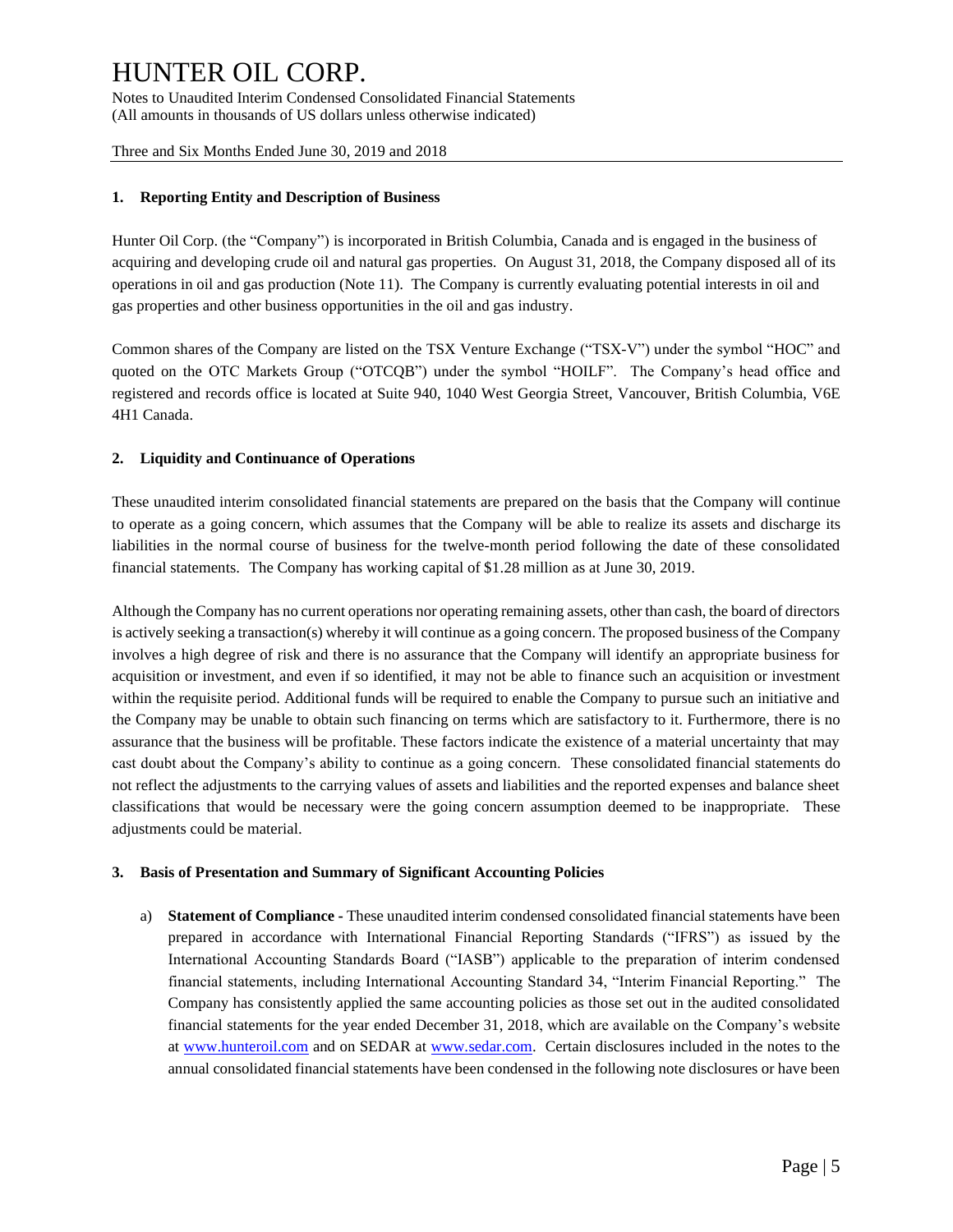Notes to Unaudited Interim Condensed Consolidated Financial Statements (All amounts in thousands of US dollars unless otherwise indicated)

Three and Six Months Ended June 30, 2019 and 2018

#### **3. Basis of Presentation and Summary of Significant Accounting Policies (Cont'd)**

#### a) **Statement of Compliance (cont'd)**

disclosed on an annual basis only. Accordingly, these unaudited interim condensed consolidated financial statements should be read in conjunction with the audited consolidated financial statements for the year ended December 31, 2018, which have been prepared in accordance with IFRS as issued by the IASB. The accounting policies applied in these unaudited interim consolidated financial statements are based on IFRS issued and outstanding as of August 21, 2019, the date the Company's Board of Directors approved the statements.

The accompanying unaudited interim condensed consolidated financial statements include all adjustments, composed of normal recurring adjustments, considered necessary by management to fairly state the Company's results of operations, financial position and cash flows. The operating results for interim periods are not necessarily indicative of results that may be expected for any other interim period or for the full year. Accordingly, actual results may differ from these estimates.

#### b) **Basis of Presentation**

- i. **Functional Currency** These unaudited interim condensed consolidated financial statements are presented in United States dollars, unless otherwise indicated. All references to \$ are to United States dollars and references to C\$ are to Canadian dollars.
- ii. **Basis of Measurement and Estimation Uncertainty** The unaudited interim condensed consolidated financial statements are prepared on a historical cost basis except as detailed in the Company's accounting policies disclosed in this note. The timely preparation of the unaudited interim condensed consolidated financial statements requires management to make estimates and assumptions that affect the application of accounting policies and the reported amounts of assets and liabilities and the disclosure of contingencies at the date of the unaudited interim condensed consolidated financial statements, and the amount of revenues and expenses. Accordingly, actual results may differ from these estimates.
- iii. **Principles of Consolidation and Presentation** The unaudited interim condensed consolidated financial statements of the Company include the financial information of Hunter Oil Corp. (the "Parent Company") and its wholly-owned subsidiaries.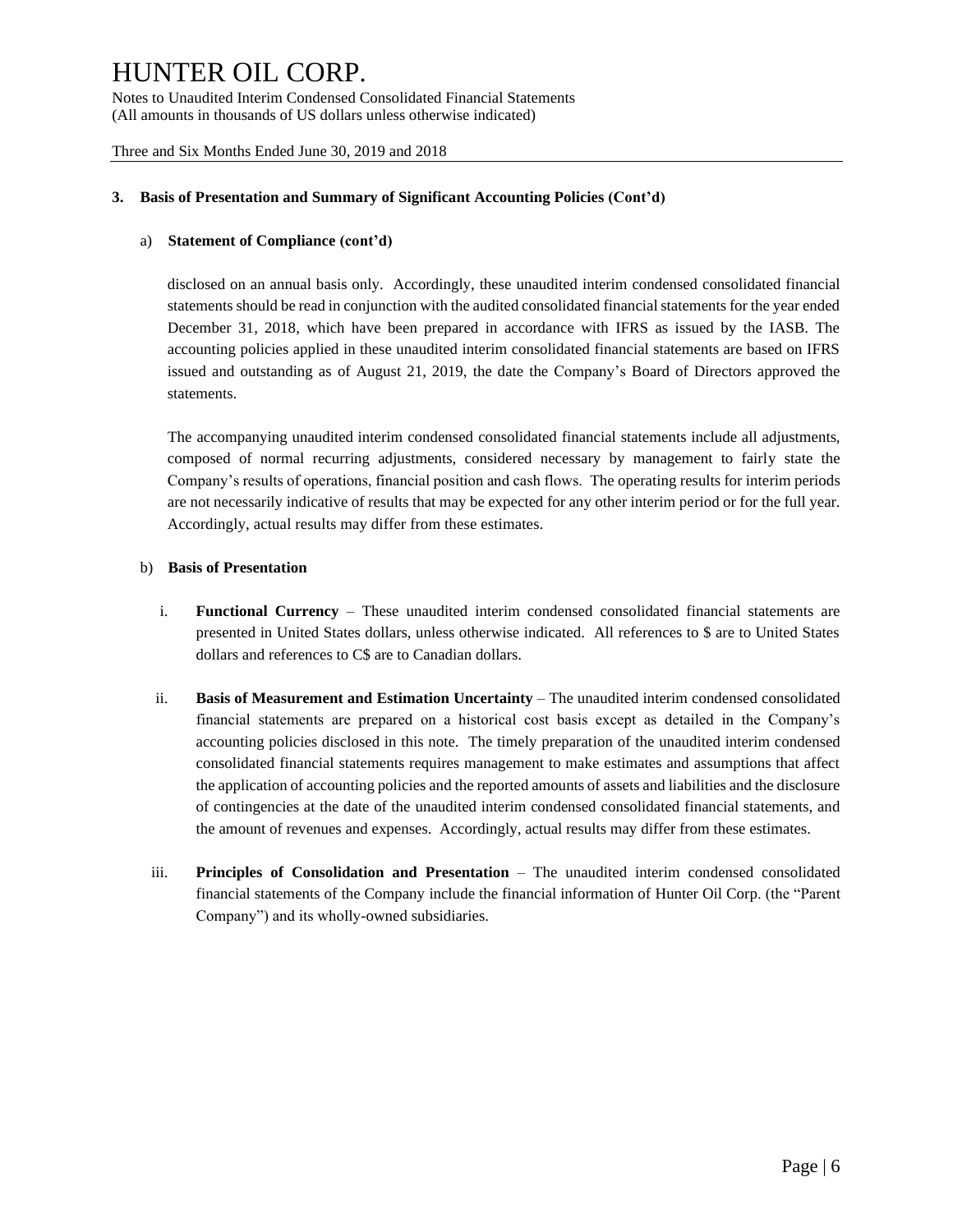Notes to Unaudited Interim Condensed Consolidated Financial Statements (All amounts in thousands of US dollars unless otherwise indicated)

Three and Six Months Ended June 30, 2019 and 2018

#### **3. Basis of Presentation and Summary of Significant Accounting Policies (Cont'd)**

#### c) **Basis of Presentation (Cont'd)**

The following table lists the Company's principal operating subsidiaries, their jurisdiction of incorporation and its percentage ownership of their voting securities as of the date of this report:

| <b>Subsidiary Name</b>           | <b>Jurisdiction</b> | <b>Ownership 2019</b> | <b>Ownership 2018</b> |
|----------------------------------|---------------------|-----------------------|-----------------------|
| Hunter Oil Management Corp.      | Florida, USA        | 100%                  | 100%                  |
| Hunter Ventures Corp.            | Delaware, USA       | 100%                  | 100%                  |
| Hunter Oil Resources Corp.       | Delaware, USA       | 100%                  | 100%                  |
| Hunter Oil Production Corp.      | Florida, USA        | 100%                  | 100%                  |
| Ridgeway Arizona Oil Corp. (1)   | Arizona, USA        | 0%                    | 100%                  |
| <b>EOR Operating Company (1)</b> | Texas, USA          | 0%                    | 100%                  |
| Milnesand Minerals Inc. (2)      | Delaware, USA       | 100%                  | 100%                  |
| Chaveroo Minerals Inc. (2)       | Delaware, USA       | 100%                  | 100%                  |
| Hunter Ranch Corp.               | Delaware, USA       | 100%                  | 100%                  |

(1) Results of discontinued operations included to August 31, 2018 (See Note 11). Subsidiaries sold as disposal of discontinued operations.

(2) Results of discontinued operations. Assets and liabilities of each subsidiary sold as part of discontinued operations (See Note 11).

#### d) **Changes to Significant Accounting Policies**

The following new standards are effective for annual periods beginning after January 1, 2019 and have been applied in preparing these interim condensed consolidated financial statements.

#### *IFRS 16: Leases*

This is the first period for which the Company has applied IFRS 16. The Company has adopted *IFRS 16* on a modified retrospective approach. This new standard replaces *IAS 17 Leases* and the related interpretative guidance. *IFRS 16* applies a control model to the identification of leases, distinguishing between a lease and a service contract on the basis of whether the customer controls the asset being leased. For those assets determined to meet the definition of a lease, *IFRS 16* introduces significant changes to the accounting by lessees, introducing a single, on-balance sheet accounting model that is similar to current finance lease accounting, with limited exceptions for short-term leases or leases of low value assets. Lessor accounting is not substantially changed.

As a result of the sale of the Company's discontinued operations in 2018, the Company has no outstanding lease arrangements other than month to month office leases. As a result, there have been no adjustments to these interim condensed consolidated financial statements as a result of the transition to IFRS 16 as of January 1, 2019. Comparative figures for 2018 have not been restated as a result of applying the modified retrospective approach.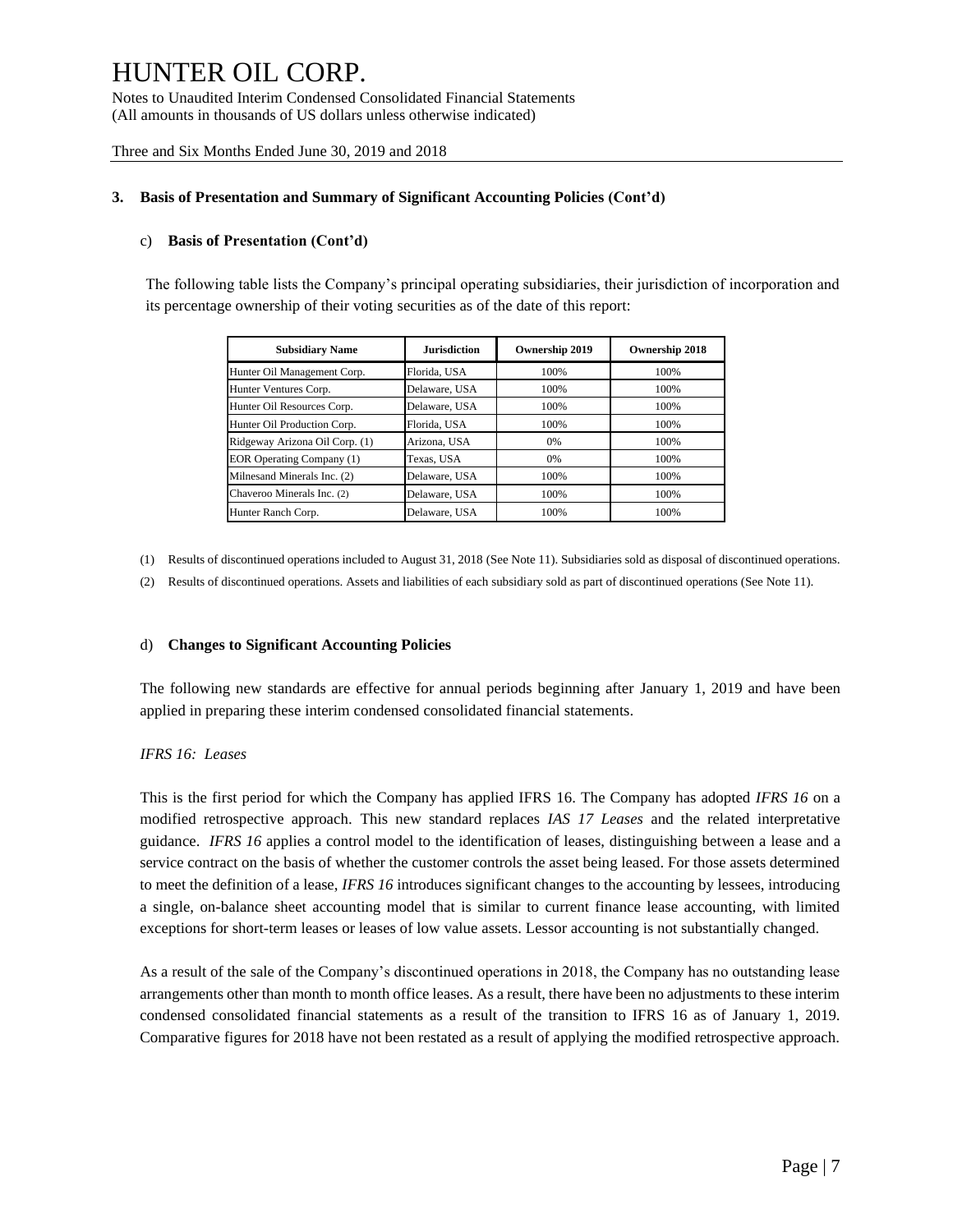Notes to Unaudited Interim Condensed Consolidated Financial Statements (All amounts in thousands of US dollars unless otherwise indicated)

Three and Six Months Ended June 30, 2019 and 2018

#### **4. Restricted Cash**

Restricted cash is comprised of cash escrowed amounts and certificates of deposit at banks which are pledged either to secure a well site reclamation project in Canada (Note 7).

The following table summarizes restricted cash balances:

|                                                              | <b>June 30.</b><br>2019 | December 31,<br>2018 |  |
|--------------------------------------------------------------|-------------------------|----------------------|--|
| Bank deposits pledged to secure asset retirement obligations |                         |                      |  |

#### **5. Receivables**

The Company's receivables were comprised primarily of Canadian Goods and Services Tax receivable as at June 30, 2019 and December 31, 2018.

#### **6. Other Long-Term Assets**

The Company's other long-term assets are comprised of several internet domains for which the Company is seeking potential new business ventures. The balance as at June 30, 2019 and December 31, 2018 was \$0.13 million which represents the historical cost of acquiring the assets. The assets represent intangible assets with an indefinite life and have not been amortized. Management has determined these assets are not impaired as at June 30, 2019.

#### **7. Accrued Liabilities**

The Company has an obligation to complete a well site reclamation for a historical lease arrangement in Alberta, Canada. The Company no longer leases or has any operations on the site. The reclamation is in the late stages of completion and subject to final regulatory approvals. As at June 30, 2019 and December 31, 2018 the Company had \$0.06 million accrued for potential final reclamation costs and certifications. Upon final regulatory approval, the restricted cash (See Note 4) shall be returned to the Company.

#### **8. Share Capital**

**Authorized Shares –** The Company is authorized to issue an unlimited number of common shares of no par value and up to 25 million preferred shares of no par value.

**Issued and Outstanding –** As at June 30, 2019 and December 31, 2018, the Company had 13,260,871 shares outstanding. There were no shares issued or any other share capital transactions during the six months ended June 30, 2019.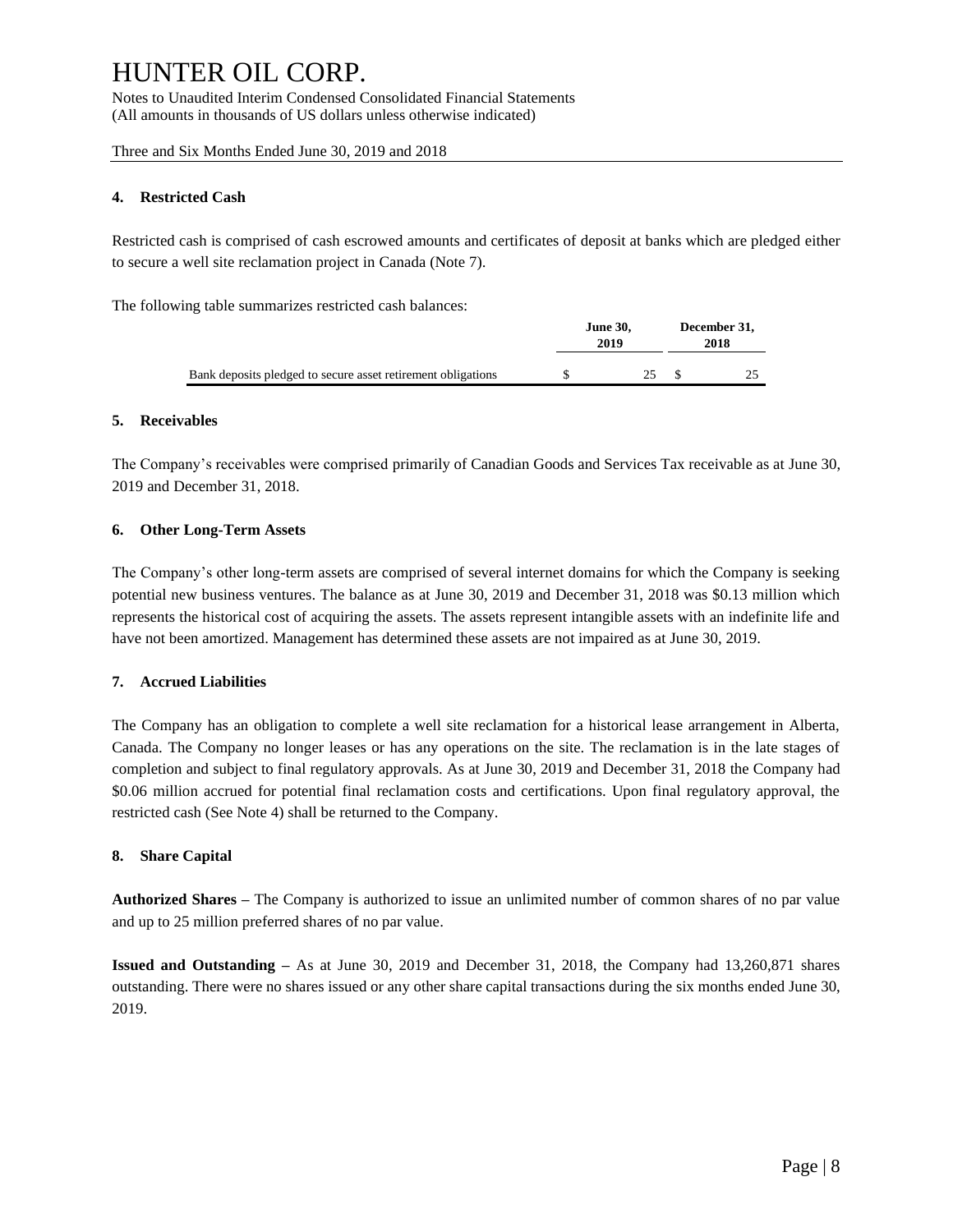Notes to Unaudited Interim Condensed Consolidated Financial Statements (All amounts in thousands of US dollars unless otherwise indicated)

Three and Six Months Ended June 30, 2019 and 2018

#### **9. Stock Options**

The Company has a stock option plan under which up to 10% of the number of outstanding common shares may be reserved for issuance as of any particular stock option grant date.

As of June 30, 2019, the Company had no stock options outstanding.

#### **10. Related Party Transactions**

Key management personnel are those persons having authority and responsibility for planning, directing and controlling the activities of the Company. The following table summarizes compensation paid or payable to officers and directors of the Company, including the Board of Directors, the Chief Executive Officer, and the Chief Financial Officer:

#### *Related Party Transactions Continuing Operations*

| Salaries, bonuses, benefits and fees | Six Months Ended June 30. |      |  |     |  |  |  |
|--------------------------------------|---------------------------|------|--|-----|--|--|--|
|                                      | 2019                      | 2018 |  |     |  |  |  |
|                                      |                           | 36   |  | 36  |  |  |  |
| Stock-based compensation             |                           |      |  |     |  |  |  |
| Management fees                      |                           | 164  |  | 120 |  |  |  |
| Total compensation                   |                           | 200  |  | 158 |  |  |  |

#### *Related Party Transactions Discontinued Operations*

| Salaries, bonuses, benefits and fees | Six Months Ended June 30. |                          |      |     |  |  |  |  |
|--------------------------------------|---------------------------|--------------------------|------|-----|--|--|--|--|
|                                      |                           | 2019                     | 2018 |     |  |  |  |  |
|                                      |                           | $\overline{\phantom{0}}$ |      | 320 |  |  |  |  |
| <b>Stock Based Comp</b>              |                           | $\overline{\phantom{0}}$ |      | 20  |  |  |  |  |
| Total compensation                   |                           | $\overline{\phantom{0}}$ |      | 340 |  |  |  |  |

Amounts due to related parties in accounts payable at June 30, 2019 totaled \$0.02 million (December 31, 2018 - \$.02 million)

During the six months ended June 30, 2019, the Company incurred expenses from transactions with two related parties identified below.

The Company is party to a management services agreement with Century Capital Management Ltd., a company controlled by the Company's Executive Chairman. Pursuant to this management services agreement, the Company incurred approximately \$0.12 million and \$0.12 million in management fees, office rent and office expenses during the six months ended June 30, 2019 and 2018, respectively. The Company currently operates under a monthly agreement for \$0.02 million per month.

The Company incurred management consulting fees paid to a company controlled by the CFO of approximately \$.04 million during the six months ended June 30, 2019 (2018 - \$Nil).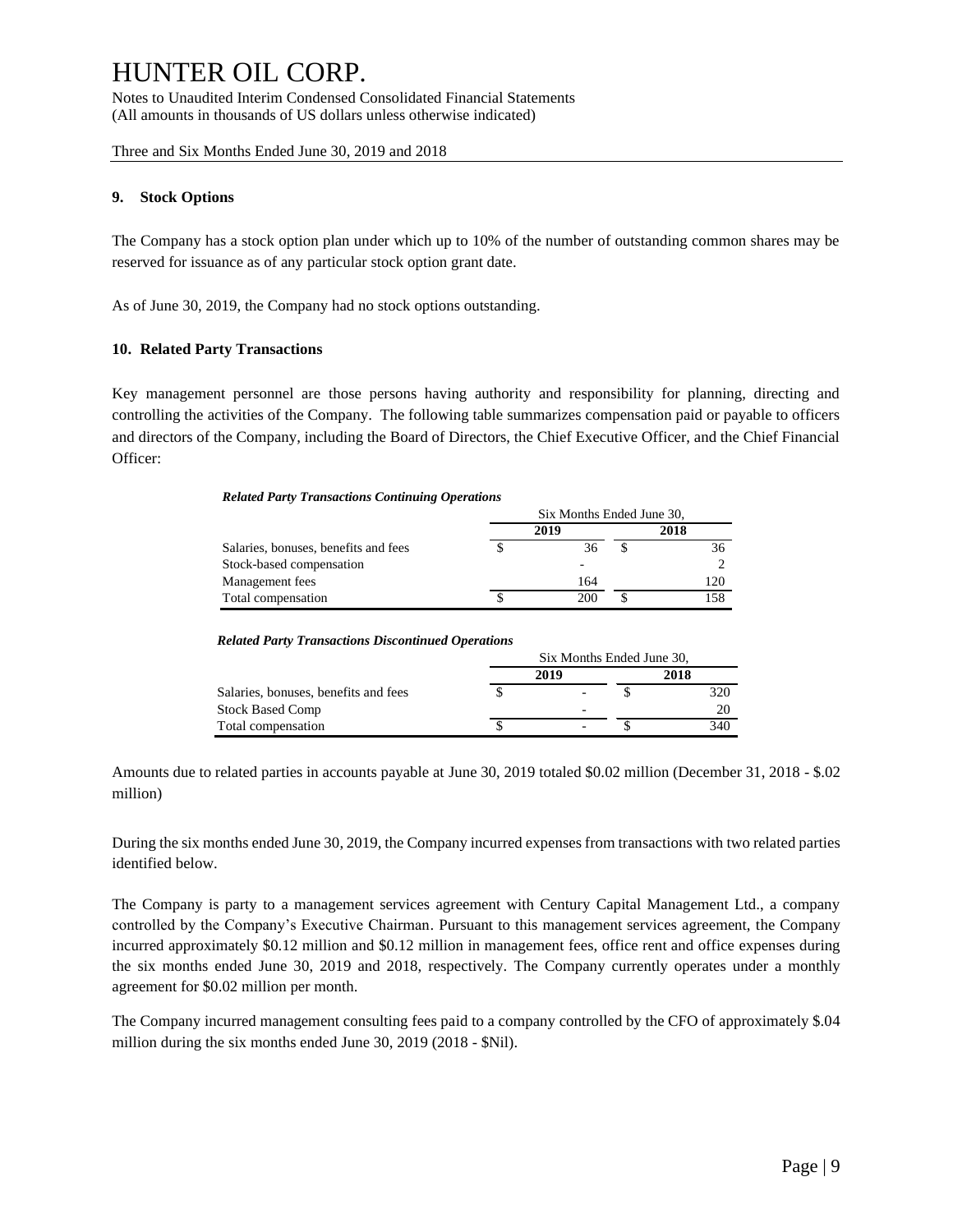Notes to Unaudited Interim Condensed Consolidated Financial Statements (All amounts in thousands of US dollars unless otherwise indicated)

Three and Six Months Ended June 30, 2019 and 2018

#### **11. Discontinued Operations**

On August 31, 2018, the Company closed a Purchase and Sale Agreement with Pacific Energy Development Corp. (the "Purchaser") in which certain subsidiaries of the Company sold substantially all of the Company's oil and gas operations and related assets (the "Assets") located in the Permian Basin, eastern New Mexico, for an aggregate final purchase price of \$21.5 million. The Purchaser also agreed to assume all retirement obligations associated with the Assets.

The results of discontinued operations are as follows:

|                                              | <b>Six Months Ended</b><br>June 30, |      |      |         |  |
|----------------------------------------------|-------------------------------------|------|------|---------|--|
|                                              | 2019                                |      | 2018 |         |  |
| <b>Revenues</b>                              |                                     |      |      |         |  |
| Oil and gas sales                            | \$                                  |      | \$   | 1,032   |  |
| Less: Royalties                              |                                     |      |      | (217)   |  |
| <b>Revenues, net of royalties</b>            |                                     |      |      | 815     |  |
| <b>Expenses</b>                              |                                     |      |      |         |  |
| Operating and production costs               |                                     |      |      | 525     |  |
| Workover expenses                            |                                     |      |      | 96      |  |
| General and administrative                   |                                     | 21   |      | 653     |  |
| Depreciation and depletion                   |                                     |      |      | 318     |  |
| Accretion                                    |                                     |      |      | 174     |  |
| Impairment loss                              |                                     |      |      | 1,011   |  |
| <b>Total expenses</b>                        |                                     | 21   |      | 2,777   |  |
| <b>Net loss from Discontinued Operations</b> | \$                                  | (21) | \$   | (1,962) |  |

#### **12. General and Administrative Expenses**

The Company's general and administrative costs are as follows:

|                                           | Six Months Ended June 30, |      |     |      |  |  |
|-------------------------------------------|---------------------------|------|-----|------|--|--|
|                                           |                           | 2019 |     | 2018 |  |  |
| Accounting and tax                        | \$                        | 38   | S   | 72   |  |  |
| Consultant fees                           |                           |      | S   | 27   |  |  |
| Insuance                                  |                           | 9    |     |      |  |  |
| Legal                                     |                           | 50   |     | 93   |  |  |
| Office & General                          |                           | 27   |     |      |  |  |
| Public company                            |                           | 19   |     | 33   |  |  |
| Travel and accomodation                   |                           | 9    |     | 78   |  |  |
| Total General and Administrative Expenses | \$                        | 152  | \$. | 314  |  |  |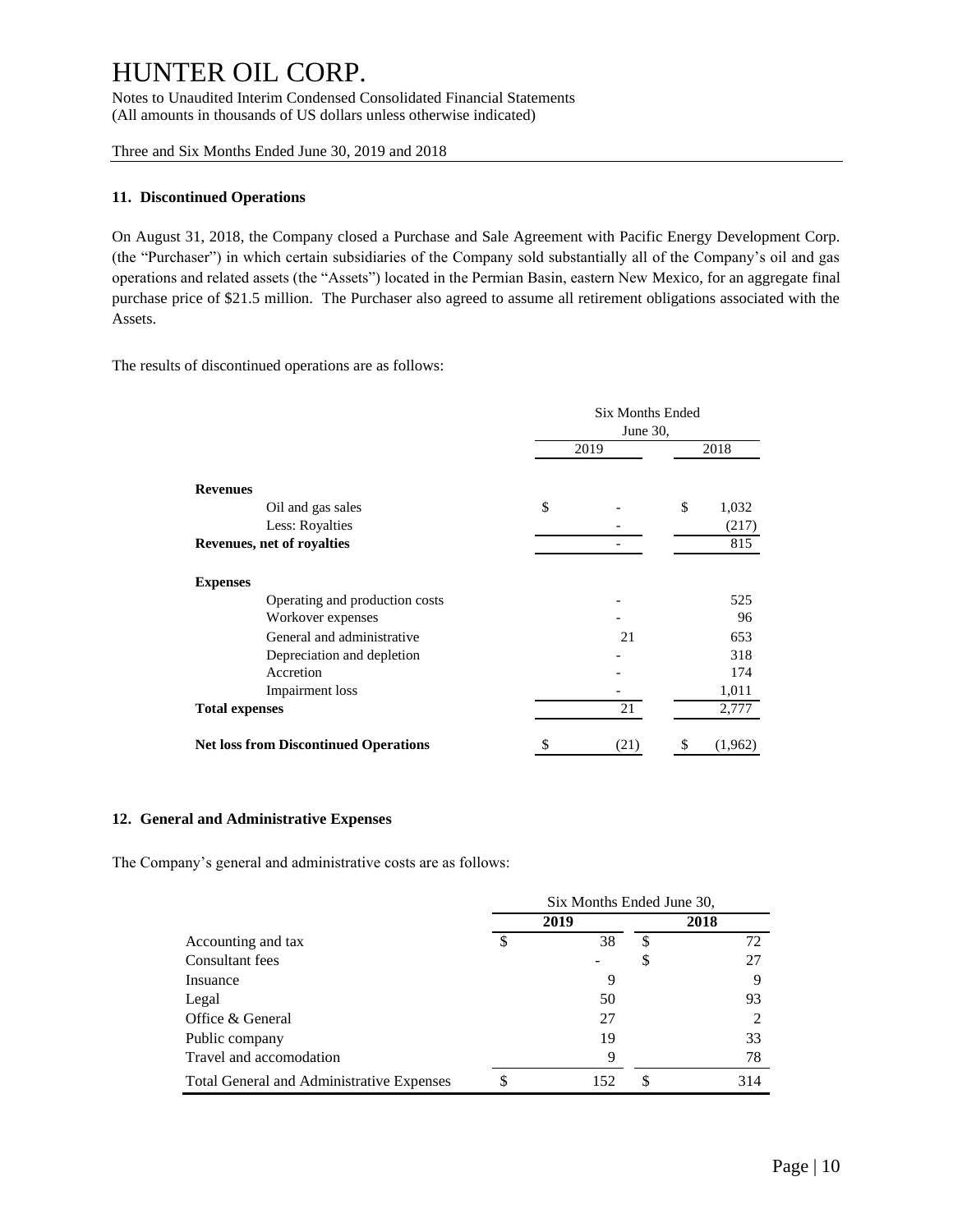Notes to Unaudited Interim Condensed Consolidated Financial Statements (All amounts in thousands of US dollars unless otherwise indicated)

Three and Six Months Ended June 30, 2019 and 2018

#### **13. Fair Value Measurements**

Fair value estimates are made at a specific point in time, using available information about the financial instrument. These estimates are subjective in nature and often cannot be determined with precision. The Company classifies fair value measurements using a fair value hierarchy that reflects the significance of the inputs used in making the measurements. The fair value hierarchy has the following levels:

- Level 1 Values are based on unadjusted quoted prices available in active markets for identical assets or liabilities as of the reporting date.
- Level  $2 -$  Values are based on inputs, including quoted forward prices for commodities, time value and volatility factors, which can be substantially observed or corroborated in the marketplace. Prices in level 2 are either directly or indirectly observable as of the reporting date.
- Level 3 Values are based on prices or valuation techniques that are not based on observable market data.

The Company has determined that the carrying value of its short-term financial assets and liabilities (cash and cash equivalents, receivables, accounts payable and accrued liabilities) approximates fair value at the consolidated balance sheet dates due to the short-term maturity of these instruments.

#### **14. Risk Management**

The resource industry is highly competitive and, in addition, exposes the Company to a number of risks. Resource exploration and development involves a high degree of risk, which even a combination of experience, knowledge and careful evaluation may not be able to overcome. It is also highly capital intensive and the ability to complete a development project may be dependent on the Company's ability to raise additional capital. In certain cases, this may be achieved only through joint ventures or other relationships, which would reduce the Company's ownership interest in the project. There is no assurance that development operations will prove successful.

**Business Risk** – The Company is actively seeking to acquire interests in oil and gas properties or pursue other business opportunities in the oil and gas industry. There is no guarantee that the Company will be able to identify suitable oil and gas prospects, or that the Company will be able to negotiate acceptable terms for any prospects that it identifies. The TSX-V may transfer the Company to the NEX, a separate board of the TSX-V, if the Company fails to meet ongoing minimum listing requirements.

**Risks Associated with Financial Assets and Liabilities** – The Company is exposed to financial risks arising from its financial assets and liabilities. Financial risks include market risks (such as commodity prices, foreign exchange and interest rates), credit risk and liquidity risk. The future cash flows of financial assets or liabilities may fluctuate due to movements in market prices and the exposure to credit and liquidity risks. Disclosures relating to exposure risk are provided in detail as follows: